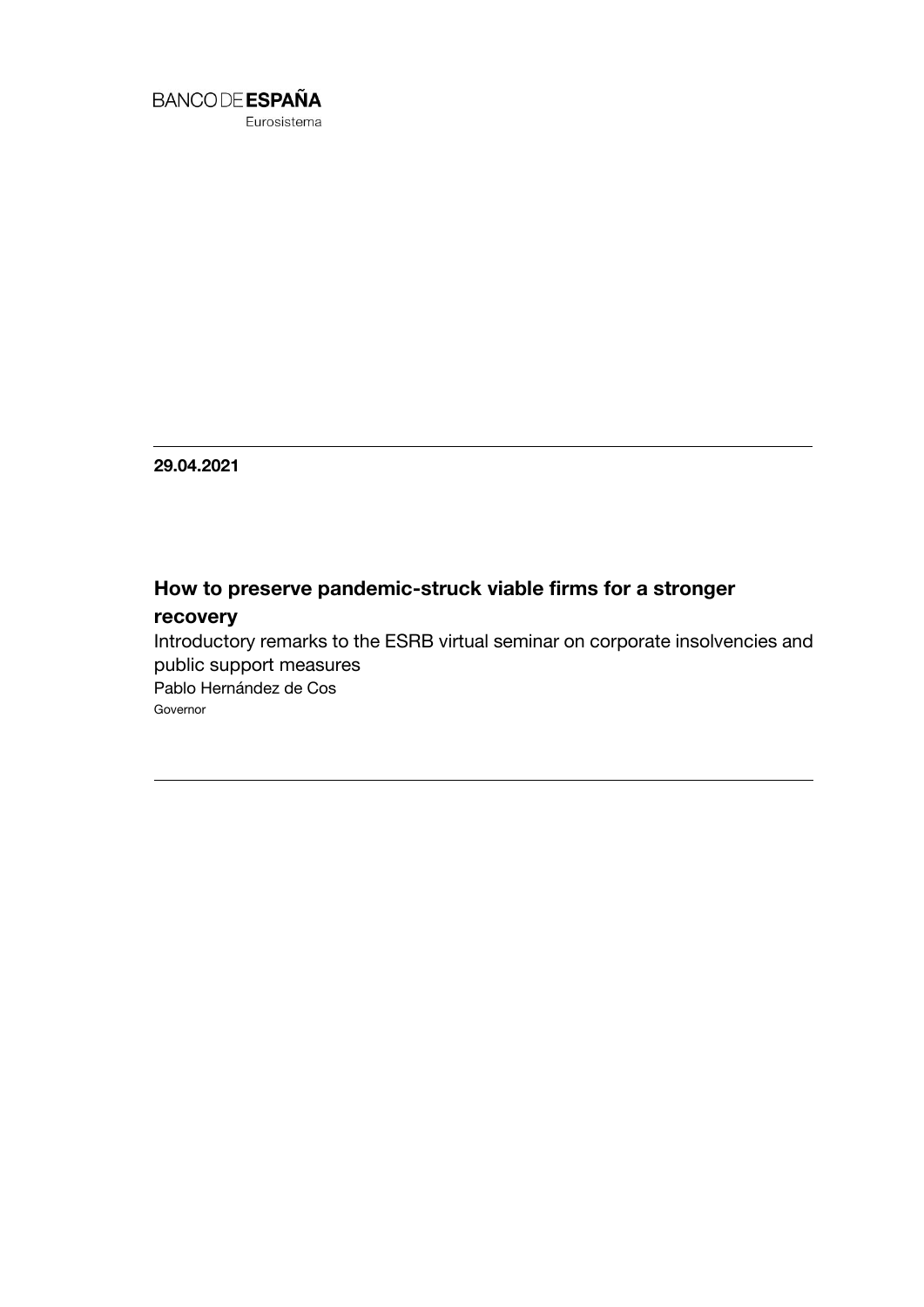Many thanks to the ESRB Secretariat for organising this seminar. And let me also thank and welcome all participants to this event.

I will devote these brief opening remarks to outline why, at the ESRB, we consider the topic of the seminar "Corporate insolvencies and public support measures" a very relevant and timely one.

The starting point is our perception that, in the context of the current crisis, even if the macrofinancial outlook has improved, uncertainty remains high. And one of the main elements of this uncertainty is precisely related to the extent of the damage inflicted by the crisis on the corporate sector, whose magnitude will be a key determinant of the persistence of the crisis and the strength of the economic recovery.

Therefore, we need to measure this risk carefully and be ready to adapt our policies to mitigate it to the extent possible. And this is particularly relevant in the current phase of the crisis.

In the first phase, the crisis generated a significant decline in firms' revenues relative to fixed costs (such as supplies, rentals, labour costs) that led to an increase in firms' liquidity needs on top of those derived from the amortisation of pre-existing debt. In turn, this raised the risk that some of these corporates would not be able to meet their payment obligations (liquidity risk) together with a non-negligible probability of negative spillovers to other companies.

The decisive and forceful action of economic policies has helped mitigate this risk to a great extent, so that a large proportion of these firms with liquidity needs were able to cover them. Key measures included, for example, furlough schemes that help to alleviate fix costs, and also public guarantees for business financing that have allowed for the liquidity needs to be financed.

However, as the crisis unfolds, concern is shifting from liquidity risk to the deterioration of the solvency position of firms, associated with the combination of higher levels of debt as a result of the crisis with still low profitability expectations for the coming quarters, especially in sectors most impacted by the crisis and irrespective of whether these firms are viable in the long term.

And this situation leads to the following two related concerns.

First, it is obvious that it increases the probability of defaults which could lead to viable firms going out of business, thus making the costs of the crisis deeper and protracted. And, as second-round effect, this could also impact the profitability and creditworthiness of financial institutions, and, if insolvency problems affect a significant proportion of firms, it could potentially trigger negative financial loops.

Second, a high level of corporate debt, even if not leading to defaults, can still be a drag on investment in the years to come, lowering productivity and economic growth. The experience from the global financial crisis indeed shows that highly indebted firms are less dynamic in terms of capital investment and employment.

And these two implications of high indebtedness can feed back into each other. The contraction of investment reduces future profitability and repayment capacity, and higher default rates make it more difficult to obtain additional financing, thus reducing investment.